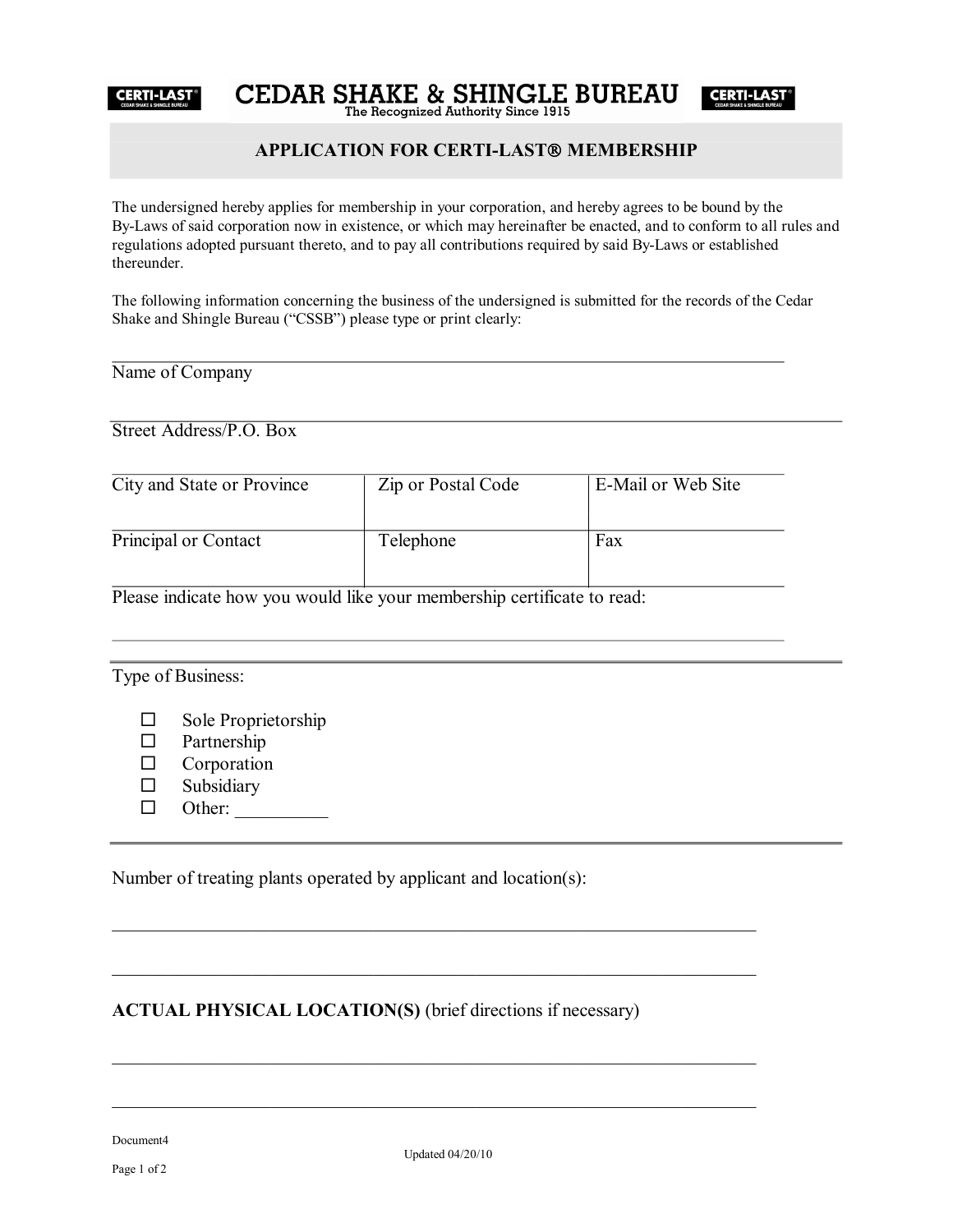Please provide the name and address of the approved Q.C. agency that inspects your treating process.

Name of Agency

Street Address/P.O. Box

| City and State or Province | Zip or Postal Code | E-Mail or Web Site |
|----------------------------|--------------------|--------------------|
| <b>Contact Name</b>        | Telephone          | Fax                |

Has the Applicant firm or any of its subsidiaries, its parent companies or any of its principals applied to the Cedar Shake and Shingle Bureau for membership in the past?

If yes please include the details on a separate sheet.

FOR CURRENT MEMBERSHIP FEES/DUES, PLEASE CONTACT OUR OFFICE.

The Applicant firm certifies that the information provided in this application is accurate and complete to the best of its knowledge.

Dated this  $\frac{day \text{ of } }{y}$ , 20  $\frac{dy}{dx}$ 

 $Yes \Box$  No  $No \Box$ 

Company Name

Principal (Print Name)<br>Signed

Note: Only Certi-labeled products manufactured by members of the Cedar Shake and Shingle Bureau qualify for Certi-Last® or Certi-Guard® labeling.

*In its sole discretion, the CSSB reserves the right to deny membership applications.*

**PLEASE RETURN THIS FORM TO:** 

**Cedar Shake & Shingle Bureau**  **Cedar Shake & Shingle Bureau**

Cdn. Address 7101 Horne St Mission, BC V2V 7A2

US Address PO Box 1178 Sumas, WA 98295-1178

Tel:604-820-7700 Fax:604-820-0266 [www.cedarbureau.org](http://www.cedarbureau.org/) email: membership@cedarbureau.com

Document4

Updated 04/20/10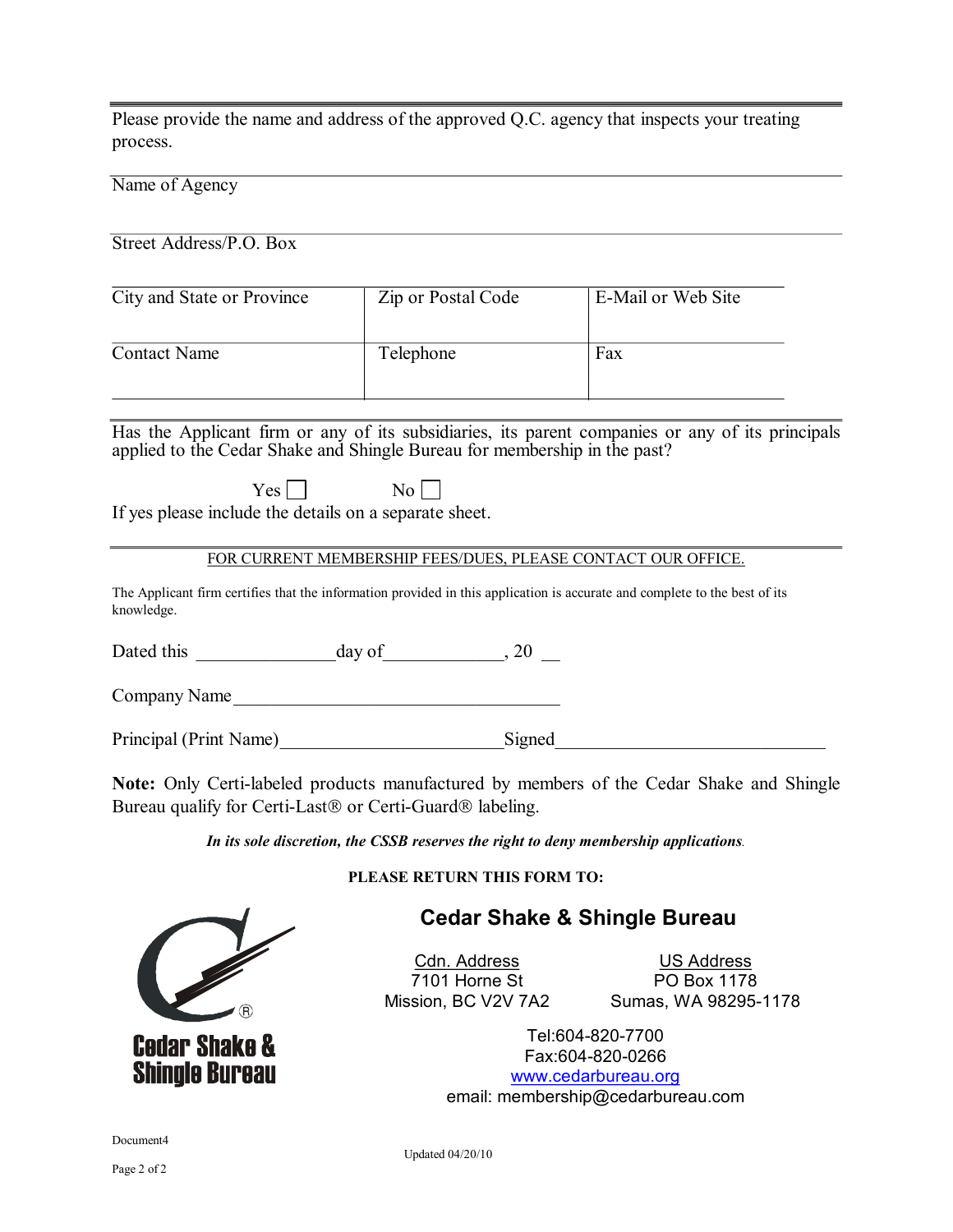**CEDAR SHAKE & SHINGLE BUREAU GERTLAS** 



The Recognized Authority Since 1915

# **CERTILAST**Ò **AGREEMENT**

This Certi-Last Agreement ("Agreement") is entered into on between the (date) Cedar Shake & Shingle Bureau (the "Bureau") and (the "Treater").

## **RECITALS**

A. The Bureau is the owner of the Certi-Last mark (the "Mark"), a facsimile of which is attached hereto and incorporated herein by this reference, and the Treater wishes to market and sell preservative treated wood shakes and shingles ("Treated Products") under the Mark.

B. The Bureau is willing to permit the Treater to use the Mark.

#### **AGREEMENT**

## **THEREFORE**, the parties agree:

1. Term. Unless terminated earlier as provided herein, the term of this Agreement ("Term") is one (1) year beginning the date of execution of the Agreement by the Treater and the Bureau, and shall be renewed automatically each succeeding year unless either party gives written notice 30 days prior to expiration of the applicable annual Term.

2. Dues. Treater shall pay dues to the Bureau for use of the Mark in accordance with the Bureau's By Laws, as amended or in effect from time to time.

3. Grant. Subject to the terms and conditions set forth in this Agreement, the Bureau hereby grants to the Treater the nonexclusive right to use the Mark in the marketing and sale of Treated Products during the Term of this Agreement, and Treater agrees to label with Certi-Last labels all visible bundles of Certi-Labeled wood shakes and shingles that meet the minimum standards set forth in this Agreement.

4. Ownership. Treater acknowledges that the Bureau owns all right, title and interest in and to the certification mark Certi-Last and all attendant goodwill, and Treater has no right to use the Mark except with the permission of the Bureau and on the terms and conditions set forth in this Agreement. Further, Treater acknowledges that it will acquire no interest in or right to use the Mark, other than that granted herein.

5. Minimum Standards. Treater acknowledges that the quality of Treated Products marketed by Treater under the Mark is critical to the reputation and goodwill associated with the Mark. Treater shall use the Marks only on or in connection with the marketing and sale of wood shakes and shingles meeting the minimum standards set forth below:

a) Treated Products. Must be Number 1 grade wood shakes and shingles which conform to the standards of the Bureau and have been produced by a Bureau member mill under the Certi-Label program.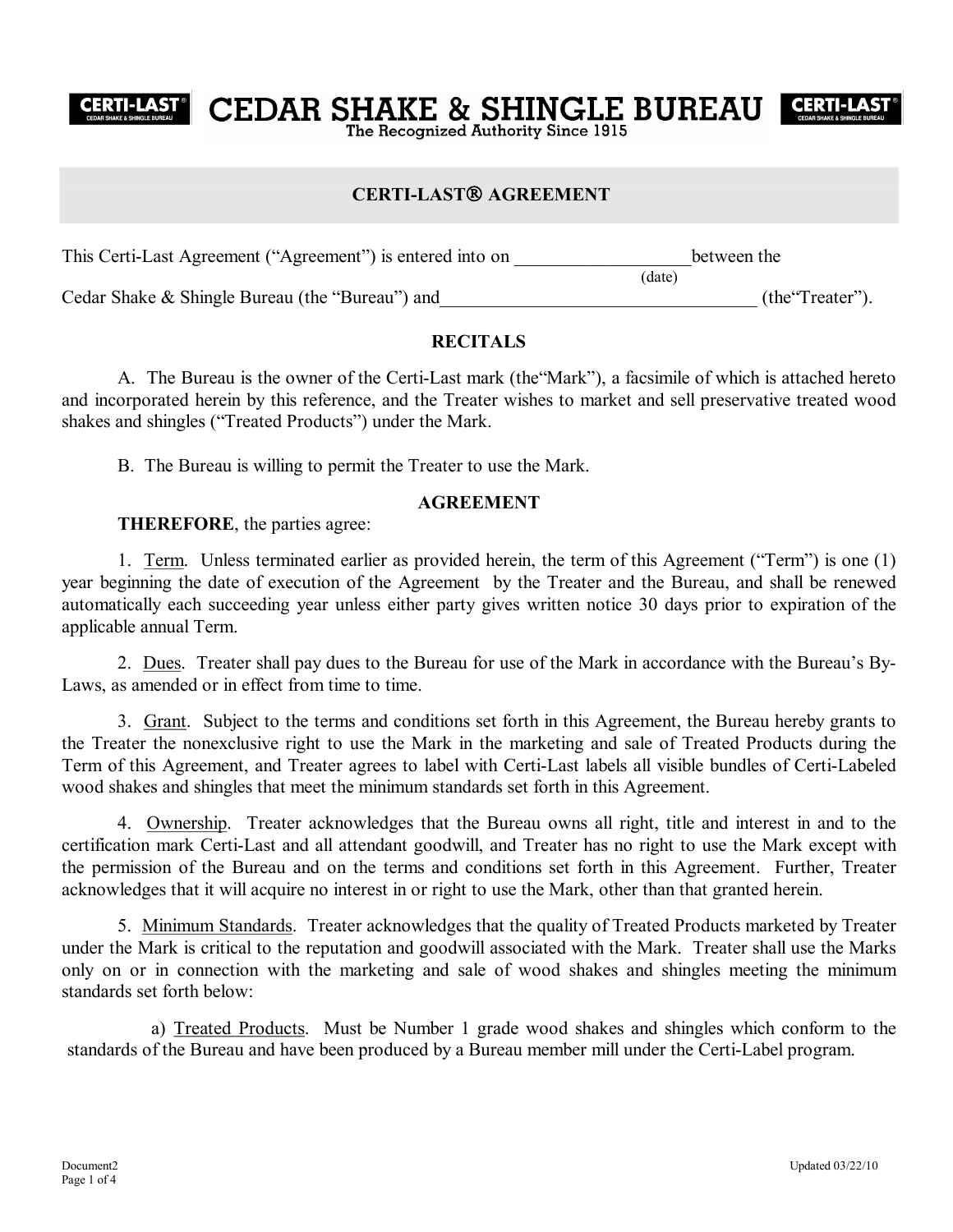b) Treating Standards. Must be treated in compliance with the American Wood Preservers Association (C34 Standard). Preservative retention, penetration, and assay sampling criteria shall be in accordance with the AWPA U1-07 and/or CSA 0118.1 Standard.

6. Inspection and Audit. The Bureau reserves the right, at any time, to inspect the Treater's plant and facilities, documents and records, treating process and procedures, and inventory and to take samples of Treated Products for the purpose of testing for, or auditing compliance with, the standards set forth in this Agreement.

7. Promotional Materials. Treater shall reimburse the Bureau for the cost of promotional materials in the amounts set by the Bureau's Board of Directors from time to time.

8. Quality Control Agency. Treater shall at all times retain an inspection and quality control agency (an "Agency") that maintains a current and valid ICBO ES, Inc. Evaluation Report as a certified quality control agency for Treated Products and is recognized by ICBO ES, Inc. as qualified to inspect and verify Treater's compliance with the Treating Standards (Sec. 4 b) and with this Agreement, and to cooperate fully with the Bureau in inspecting, auditing and monitoring Treater's performance under and compliance with this Agreement, including without limitation, fully disclosing to the Bureau all information pertaining thereto and providing all documents and records requested by the Bureau.

9. Limited Warranty. Treater shall provide each homeowner who purchases Treated Products with a thirty (30) year limited warranty which shall not be prorated more than 1/30th per year and pursuant to which Treater agrees, at a minimum, to supply new Treated Products to replace all Treated Products that fail due to fungal decay and termites subject to individual treating companies' criteria. The warranty shall run from the Treater only; the Bureau makes no warranty, express or implied, to any party with respect to the Treated Products. The Bureau must approve the complete terms of Treater's limited warranty prior to Treater's use of the Mark.

10. Indemnification. The Bureau shall not be liable for injury to any person, or for the loss of or damage to any property occurring in connection with Treated Products sold under the Mark or represented to be in compliance with any standards of the Bureau from any cause whatsoever, unless solely caused by the Bureau's negligence or willful misconduct. Treater shall indemnify, defend and hold the Bureau harmless from and against any and all claims, charges, liabilities, obligations, penalties, damages, costs and expenses (including attorneys' fees) arising, claimed, charged or incurred in connection with: (i) Treated Products sold under the mark or represented or warranted to be in compliance with any standards of the Bureau, (ii) breach of this Agreement, or (iii) any act or negligence of Treater, or any officer, agent or employee of Treater. In case any action or proceeding shall be brought against the Bureau by reason of such claim, the Treater, upon notice from the Bureau, shall defend the same at Treater's expense by counsel reasonably satisfactory to the Bureau. The indemnification provided for in this section with respect to any acts or omission during the Term of this Agreement shall survive any termination or expiration of this Agreement. Treater shall promptly notify the Bureau of losses occurring or claims arising in connection with Treated Products sold by Treater under the Mark or represented to be in compliance with any standards of the Bureau.

11. Insurance. During the Term of this Agreement, Treater shall, at its sole cost and expense, maintain comprehensive general liability and product liability insurance with a reputable insurance company or companies with a combined single limit of \$1,000,000 for personal injuries and property damage, to indemnify both the Bureau and Treater against any such claims, demands, losses, damages, liabilities and expenses. The Bureau shall be named insured and shall be furnished with a certificate of insurance on the issuance and renewal of each policy, which shall bear an endorsement that it shall not be canceled except upon not less than 30 days prior written notice to the Bureau.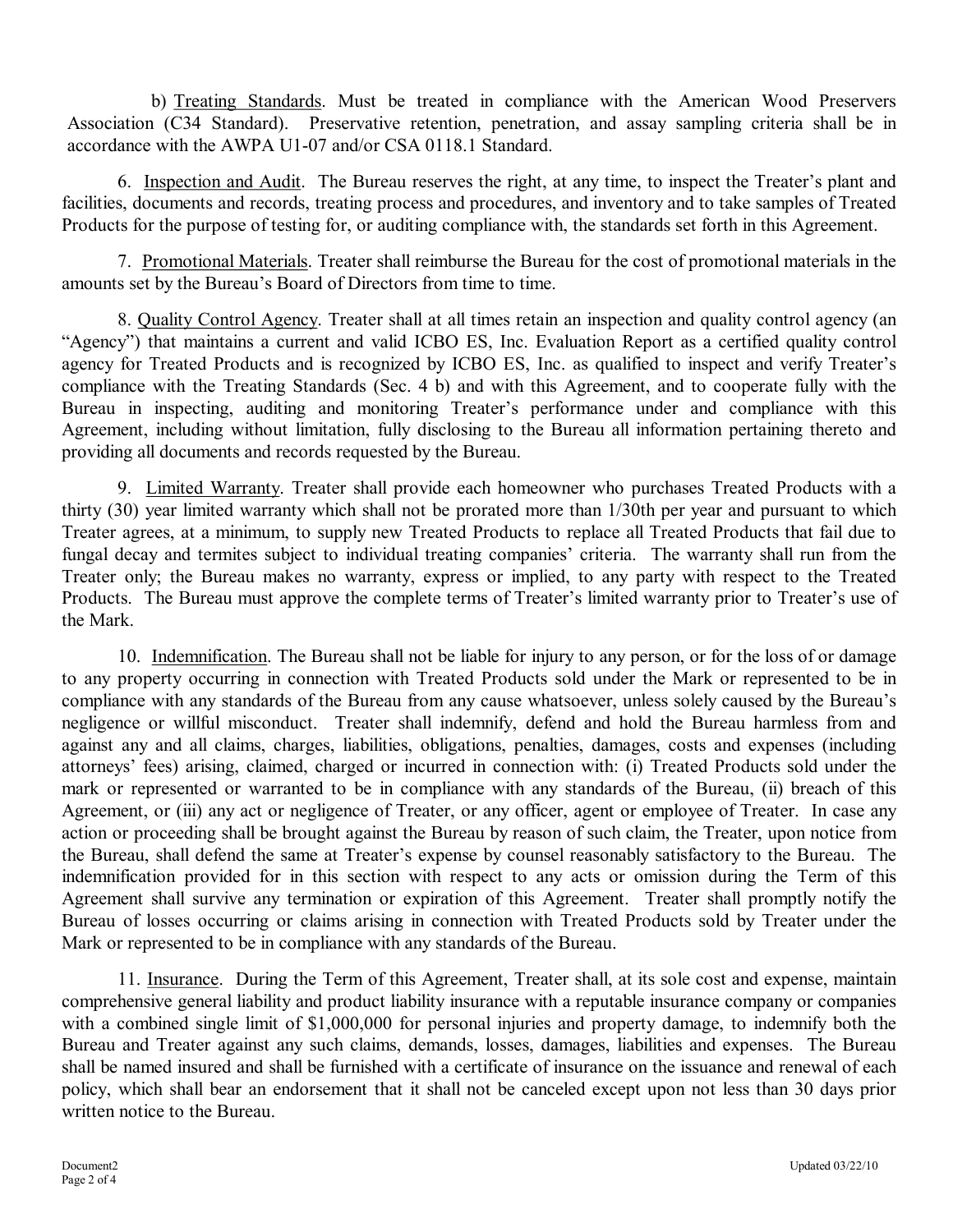12. Suspension. Treater shall be under suspension (a "Suspension") if it breaches any material term or condition of this Agreement, including but not limited to:

a) Treater fails, within five (5) days of a request by the Bureau, to verify in writing its compliance with the minimum standards set forth in this Agreement.

b) Any Treated Products marketed or sold in connection with the Mark fail to conform fully with the minimum standards set forth in this Agreement.

c) Treater fails to comply with any of the Bureau's By-Laws, policies, rules or regulations.

13. Action Required Upon Suspension or Termination. If Treater is under suspension, or if this Agreement is terminated, Treater shall immediately cease the marketing and sale of all products bearing the Mark or represented to be in compliance with any standards of the Bureau, shall immediately relinquish to the Bureau all labels bearing the Mark, and in the Bureau's sole discretion, shall notify all customers, to whom Treated Products have been sold within the period of time specified by the Bureau, of the suspension or termination and shall withdraw all Treated Products from further sale or distribution anywhere in the world.

14. Investigation. At all times, and upon suspension or termination of this Agreement, Treater agrees to cooperate in full and in good faith with the Bureau regarding any audit or investigation by the Bureau of the Treater's performance under, or compliance with, this Agreement, including without limitation an investigation of any breach leading to or causing a suspension or termination.

15. Termination of Agreement. Failure of Treater to remedy, in the Bureau's sole discretion, the breach leading to or causing a suspension shall result in immediate termination of this Agreement upon written notice by the Bureau of its intention to terminate. In its sole discretion, the Bureau may terminate this Agreement on 5 days' written notice for any material breach of this Agreement by Treater. The provisions of Sections 2, 4-9, 12-13, 15, and 20-22 shall survive the termination or expiration of this Agreement.

16. Limited Liability for Bureau. The Bureau shall not be liable for special, incidental, indirect or consequential damages of any kind whatsoever, whether alleged to have resulted, directly or indirectly, from a breach by the Bureau of this Agreement or other contract, negligence or other tort or otherwise.

17. Notices. All notices required or permitted by this Agreement shall be in writing and shall be deemed given when (i) personally delivered, (ii) deposited by registered or certified mail, postage prepaid and return receipt requested, or (iii) deposited with a nationally recognized overnight delivery service such as Federal Express, addressed to a party at the address under its name on the signature page of this Agreement.

18. Entire Agreement; Modifications. The terms of this Agreement constitute the entire agreement between the parties regarding the subject matter described herein. No modification to this Agreement shall be binding unless in writing and signed by the parties.

19. Severability. If any provision of this Agreement shall be held illegal or invalid by any court, this Agreement shall be construed and enforced as if such illegal or invalid provision had not been contained herein and this Agreement shall be deemed an agreement of the parties hereto to the full extent permitted by law. If any provision shall be declared invalid or unenforceable because of its breadth, scope or duration, such provision shall be deemed modified to the extent necessary to make it valid and enforceable and shall remain in full force and effect as so modified, or if not so modified, shall be severable from the rest of this Agreement.

20. Assignment. Treater may not assign or delegate any of its rights, obligations or duties under this Agreement, by management agreement or otherwise, without the prior written consent of the Bureau. Any